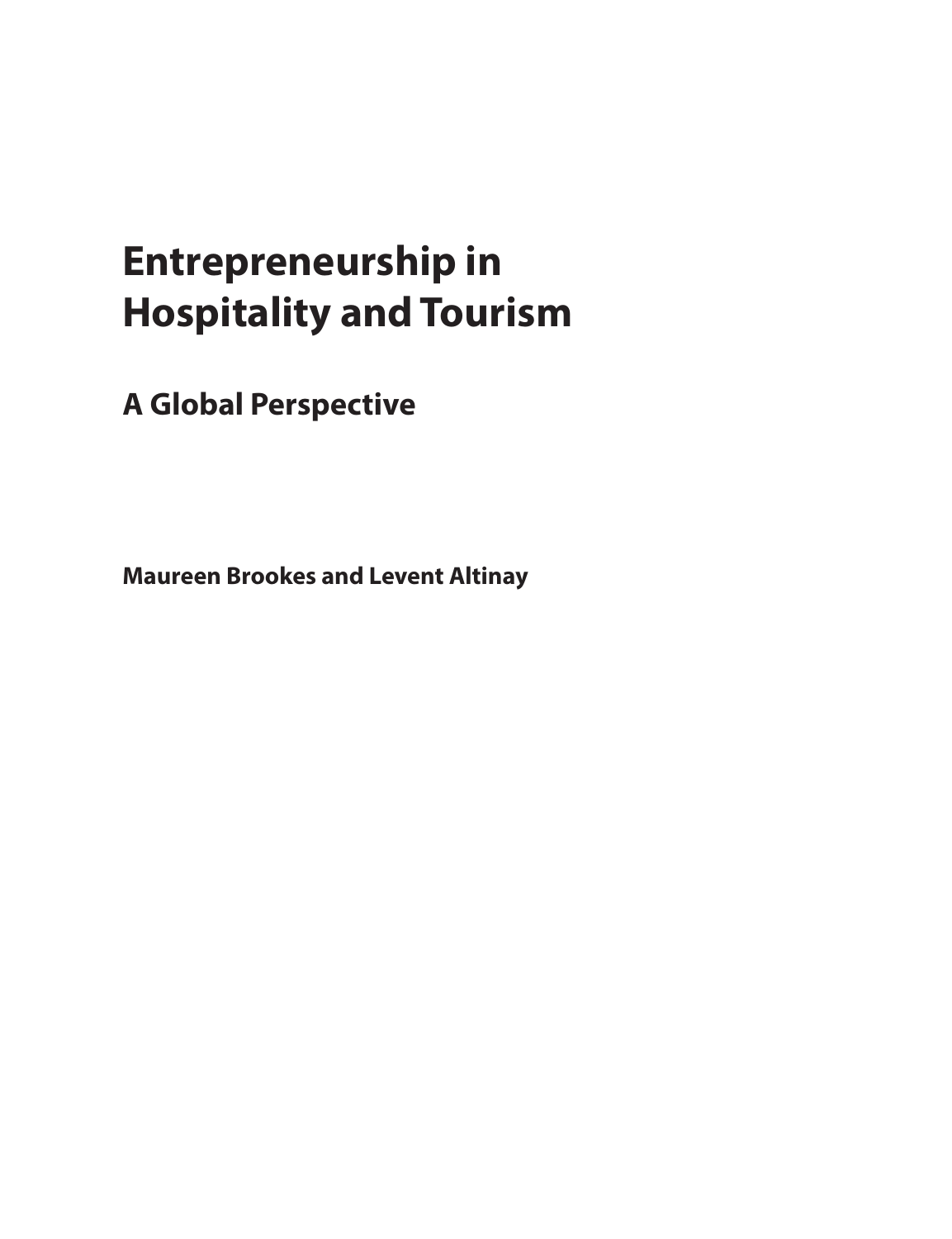

#### **Create your own learning materials with our pick and mix e-chapters**

All of our publications are available as individual e-chapters for instant pdf download.

For details of this book visit: www.goodfellowpublishers.com/9781910158289. Priced at £4.99\*/€5.99/\$7.99 each, e-chapters provide an instant, flexible solution to all your learning, teaching and research needs.

\* plus VAT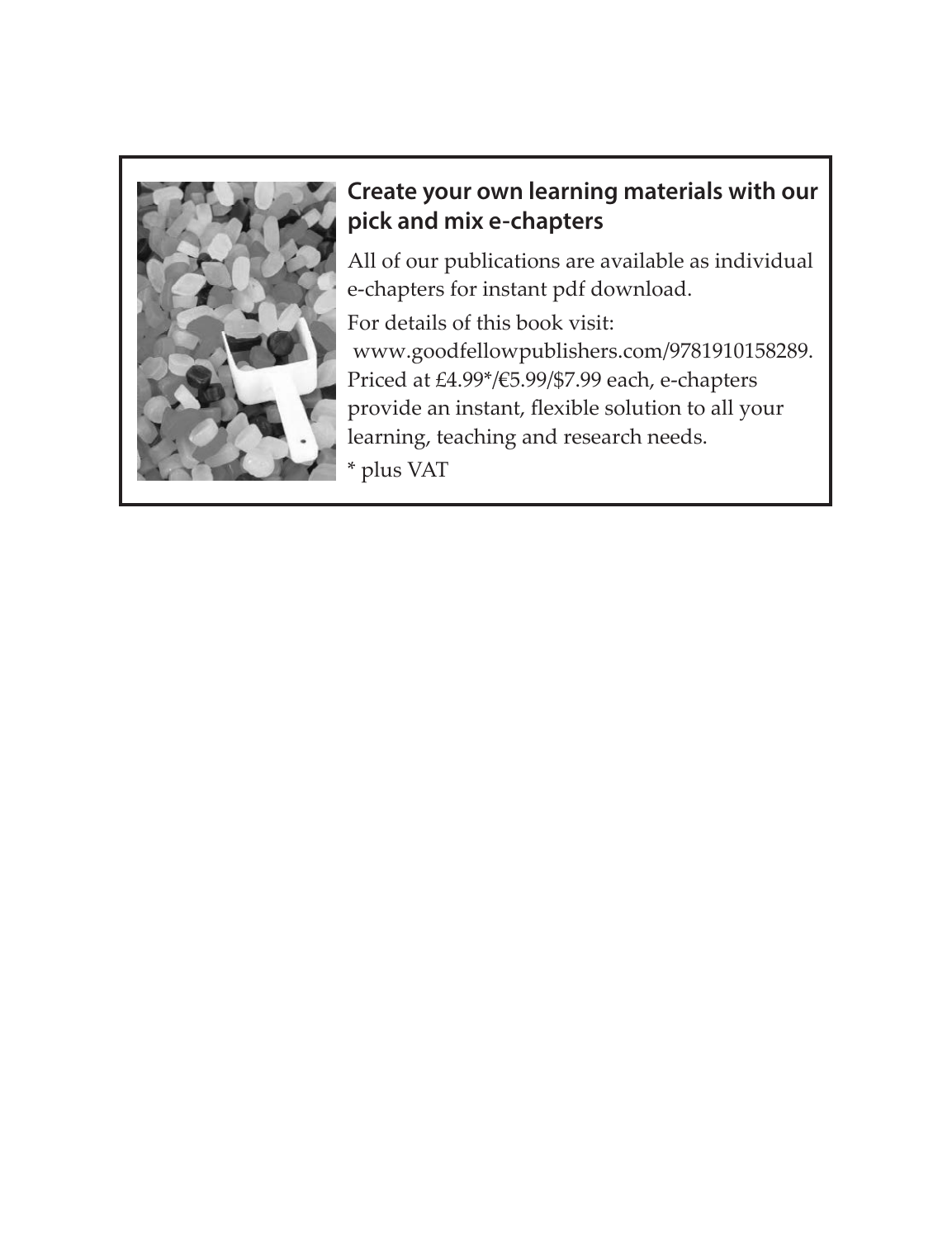# **Entrepreneurship in Hospitality and Tourism**

## **A Global Perspective**

**Maureen Brookes and Levent Altinay**

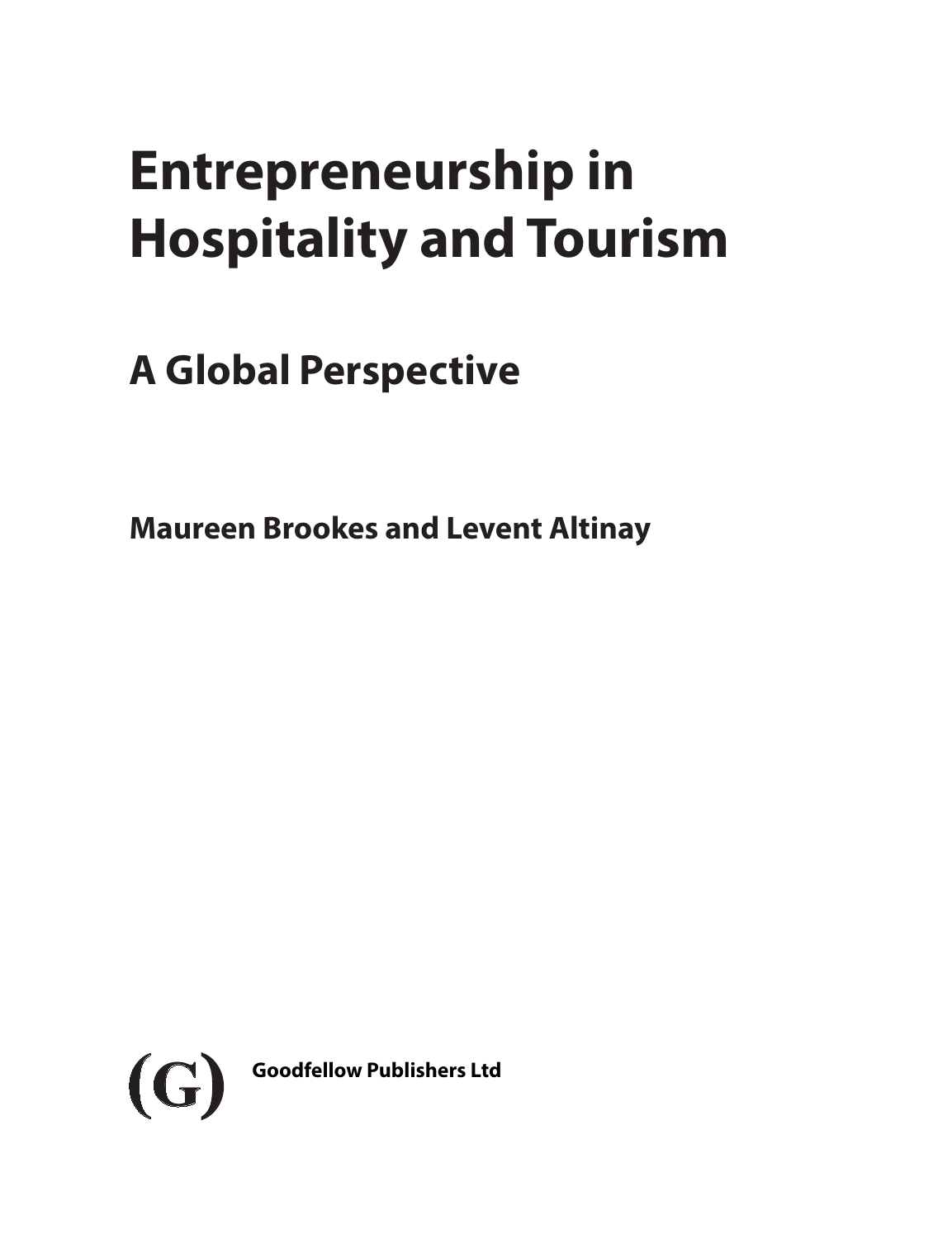Published by Goodfellow Publishers Limited, **(G)** Published by Goodfellow Publishers Limited,<br>26 Home Close, Wolvercote, Oxford OX2 8PS http://www.goodfellowpublishers.com

British Library Cataloguing in Publication Data: a catalogue record for this title is available from the British Library.

Library of Congress Catalog Card Number: on file.

ISBN: 978-1-910158-27-2

Copyright © Maureen Brookes and Levent Altinay, 2015

All rights reserved. The text of this publication, or any part thereof, may not be reproduced or transmitted in any form or by any means, electronic or mechanical, including photocopying, recording, storage in an information retrieval system, or otherwise, without prior permission of the publisher or under licence from the Copyright Licensing Agency Limited. Further details of such licences (for reprographic reproduction) may be obtained from the Copyright Licensing Agency Limited, of Saffron House, 6–10 Kirby Street, London EC1N 8TS.

All trademarks used herein are the property of their repective owners, The use of trademarks or brand names in this text does not imply any affiliation with or endorsement of this book by such owners.

Design and typesetting by P.K. McBride, www.macbride.org.uk

Cover design by Cylinder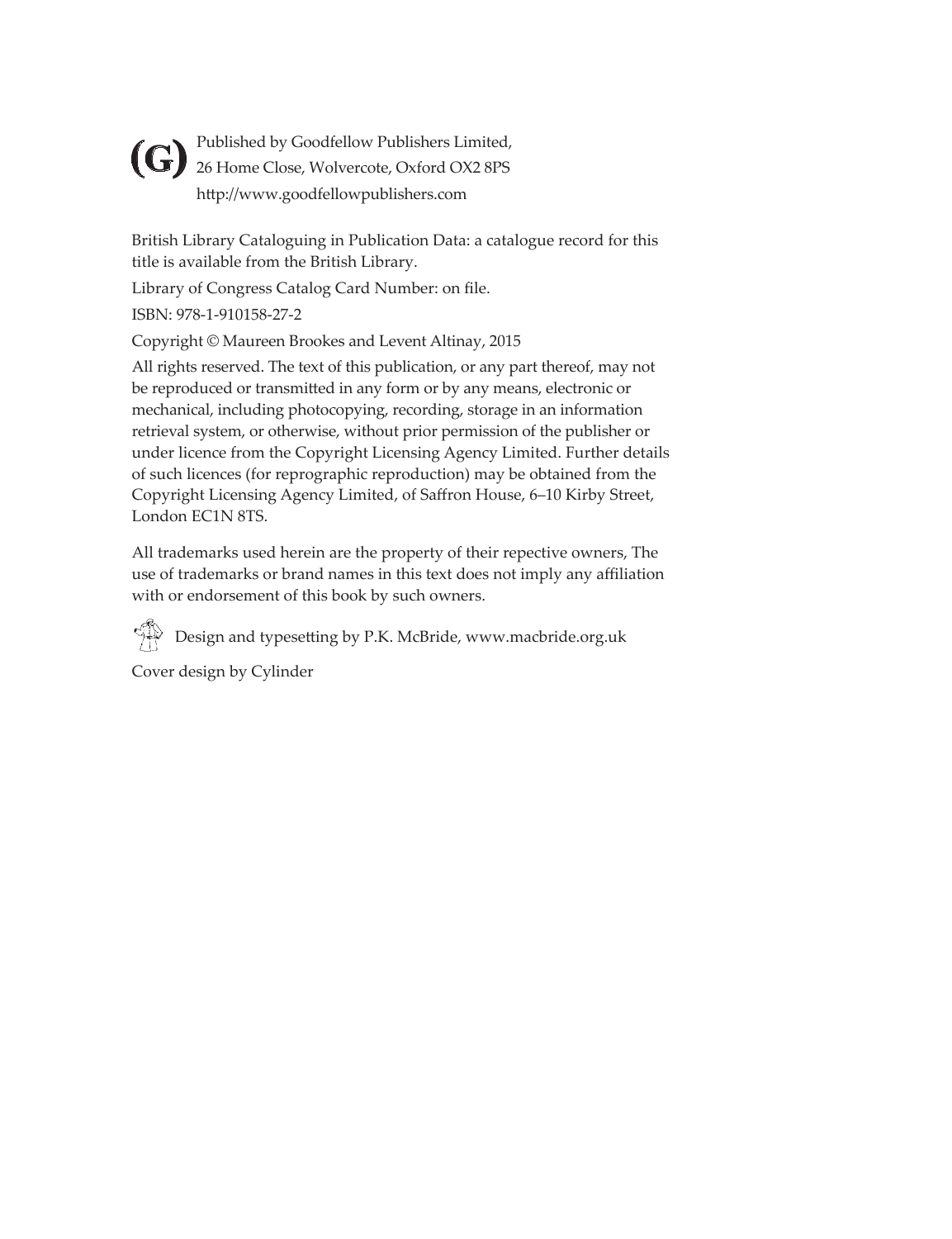### **Contents**

|   | Introduction                                                                                                | vii          |
|---|-------------------------------------------------------------------------------------------------------------|--------------|
|   | Theme 1: Theoretical Perspectives on Entrepreneurs and Entrepreneurship                                     | $\mathbf{1}$ |
| 1 | <b>Entrepreneurial Traits</b><br>Philip Goulding                                                            | 5            |
|   | <b>Case Study: The Geisha Group</b><br>Andreea Apetrei and Juan Bolufer                                     | 18           |
| 2 | <b>Entrepreneurship as a Process</b><br>Maureen Brookes                                                     | 25           |
| 3 | <b>Culture and Entrepreneurship</b><br>ZI Ertung, Levent Altinay and Eda Gurel                              | 41           |
|   | Theme 2: Types of Entrepreneurship                                                                          | 61           |
| 4 | Social Entrepreneurship and Social Value Co-creation<br>Marianna Sigala                                     | 66           |
| 5 | Hotel Middle Managers and Corporate Entrepreneurship<br><b>Cathy Burgess</b>                                | 85           |
|   | Case study: Corporate entrepreneurship through a centralised<br>organisational structure?<br>Levent Altinay | 96           |
| 6 | <b>Ethnic Minority Entrepreneurship</b><br>Anna Farmaki and Levent Altinay                                  | 98           |
| 7 | <b>Franchising and Entrepreneurship</b><br><b>Maureen Brookes</b>                                           | 113          |
| 8 | <b>Social Franchising</b><br>E. Hachemi Aliouche and Udo Schlentrich                                        | 130          |
|   | Theme 3: The Growth of Entrepreneurship                                                                     | 147          |
| 9 | <b>Nurturing Small and Medium-Sized Enterprises in Europe</b><br>Mark Camilleri                             | 151          |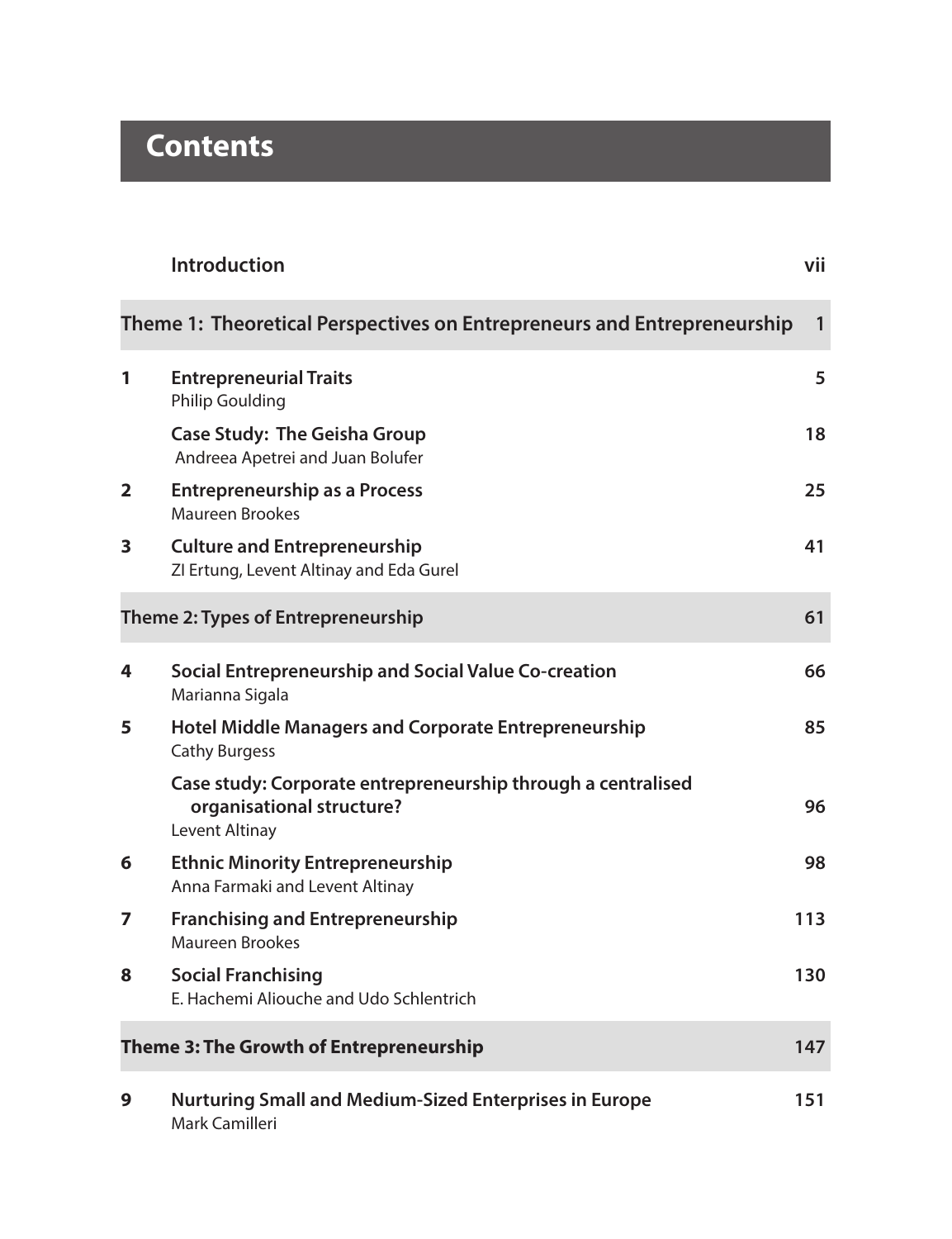| 10                | <b>Tourism Entrepreneurship and Social Capital</b><br>Victoria Waligo                                  | 163. |
|-------------------|--------------------------------------------------------------------------------------------------------|------|
| 11                | <b>Entrepreneurship and Networking Processes</b><br>Antonella Capriello                                | 175  |
| $12 \ \mathrm{ }$ | Responding to Disasters: Strategies for Tourism and Hospitality Entrepreneurs 192<br>Gabrielle Walters |      |
|                   | <b>Concluding Remarks</b><br>Levent Altinay and Maureen Brookes                                        | 205  |
|                   | Index                                                                                                  | 209  |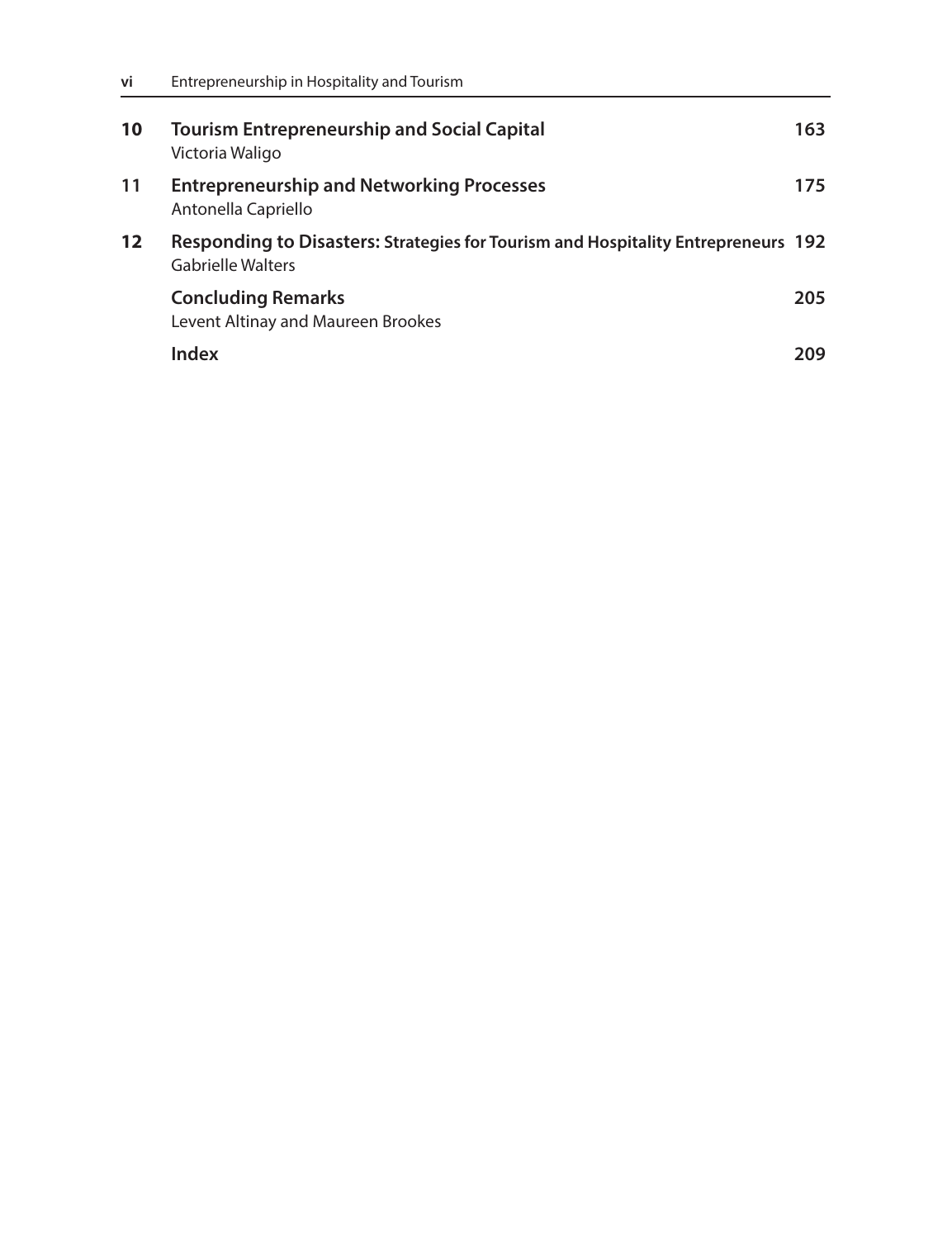### **Introduction**

This textbook has been designed to develop your understanding of entrepreneurship within hospitality and tourism. Schumpeter (1934: 354) is often credited with the first definition of entrepreneurs as those 'individuals whose function is to carry out new combinations of means of production'. While entrepreneurship can therefore be considered the process by which individuals carry out this function, there is no universally accepted definition of entrepreneurship (Spencer *et al.*, 2008). Academics have examined entrepreneurs and entrepreneurship, from a wide range of theoretical perspectives and within a variety of different contexts. Entrepreneurship has been explored through decision sciences, economics, management, sociology and psychology. Entrepreneurs and entrepreneurship have been studied through the endeavours of individuals working for themselves, and individuals working within corporations. They have been explored as part of social and professional networks, including franchising. Additionally, the value of entrepreneurship has also been considered from both economic and social perspectives. Despite this diversity, there is general consensus that entrepreneurs and entrepreneurship make an economic contribution at both a national and global level.

There is also a general agreement that there are two concepts fundamental to entrepreneurship. The first concept is opportunities, which are argued either to be created or discovered by entrepreneurs and which arise out of market dynamics or inefficiencies (Edelman and Yli-Renko, 2010). These opportunities are the situations in which new means of production can be carried out (Shane and Venkataraman, 2000). The Global Entrepreneurship Monitor (Singer *et al*., 2014) identifies that entrepreneurs have the capability to detect opportunities, seize them and transform them into a venture, whether this be for economic or social gains. In fact, some view entrepreneurship as the nexus of the individual and the opportunity (Sarason *et al.,* 2006). The second concept fundamental to entrepreneurship is innovation, or more specifically, the new or novel combination of resources identified to address an opportunity (Schumpeter, 1934) that yields new products, services, methods of production or markets. Entrepreneurs are the creative force behind innovation, and entrepreneurial mindsets support innovation, change and growth (Chirico *et al.*, 2011).

Entrepreneurs and entrepreneurship are vitally important within the hospitality and tourism industries. Although frequently considered distinct industrial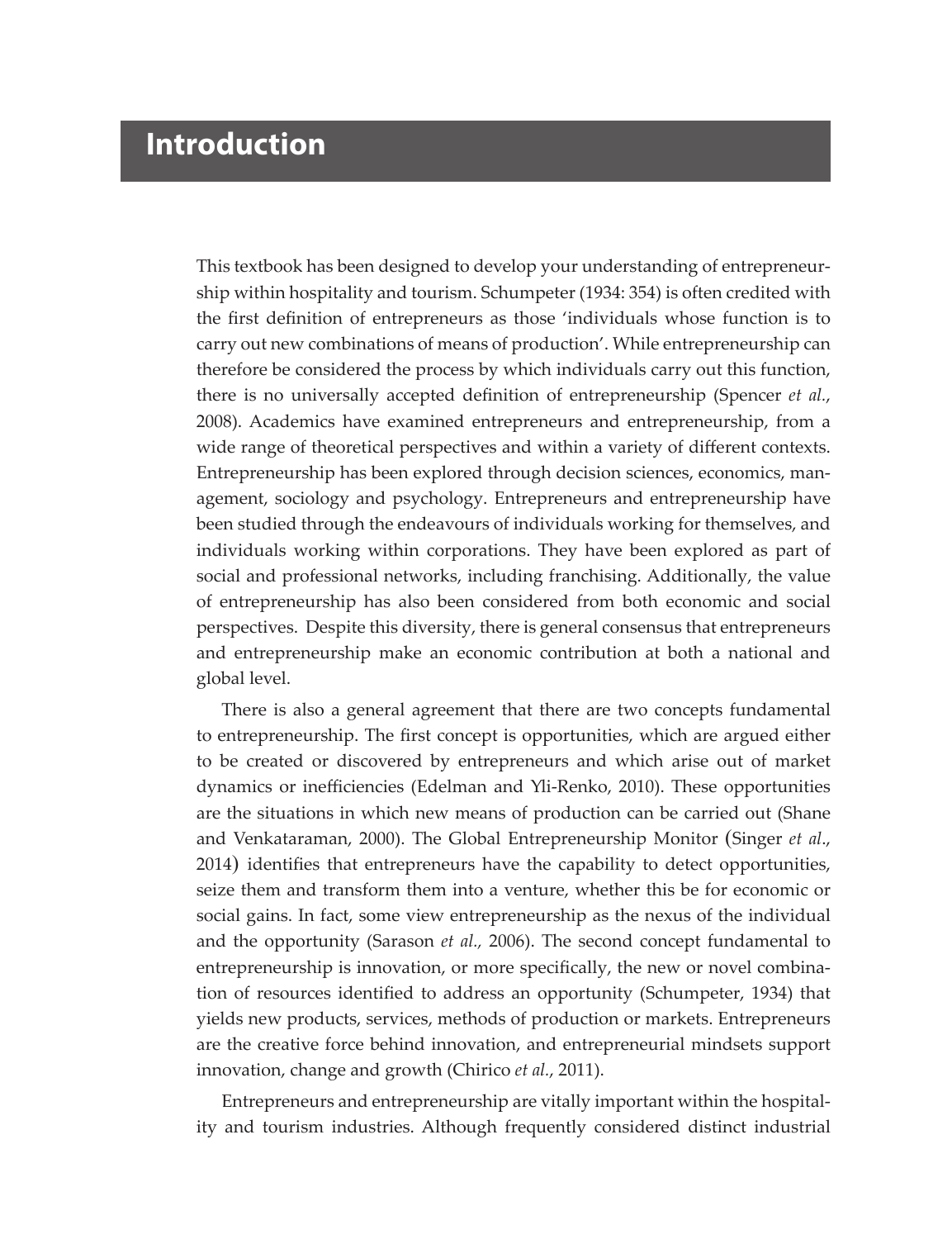sectors, hospitality and tourism are closely intertwined sectors that meet customers' recreation, leisure and entertainment needs, and the needs of international and domestic business and leisure travellers. Subsectors include, hotels and other types of lodging, restaurants, pubs, bars, nightclubs, contract catering, gaming, events, visitor attractions and travel and transport (International Labour Office (ILO), 2010). Combined, hospitality and tourism contribute significantly to local, regional, national and global economies. According to the UNWTO (2014), international tourist arrivals grew to 1.135 billion in 2014, generating US\$ 1.5 trillion in export earnings. International visitor spending on hospitality, including accommodation, food and drink, entertainment, shopping and other services reached an estimated US\$ 1,245 billion (Euro 937 billion). Forecasts are for continued growth with 1.8 billion international tourist arrivals predicted by 2030. Arrivals in emerging economy destinations (Asia Pacific, Central and Eastern Europe, Middle East and Africa) are expected to increase at twice the rate of those in advanced economies. Like entrepreneurship therefore, hospitality and tourism are important to many national economies, creating jobs and contributing to national gross domestic product (GDP). For many countries, domestic tourism is also important to economic health and the provision of stable revenue streams, particularly in times of environmental uncertainty (OECD, 2014).

History identifies numerous hospitality and tourism entrepreneurs across the different industry subsectors who were influential in developing the industry as we know it today. One of the best known hotel entrepreneurs is Conrad Hilton, who bought his first hotel in Cisco, Texas in 1919. He subsequently expanded throughout the US and formed the Hilton Hotels Corporation in 1946. In 1948, the name was changed to the Hilton International Company which became the world's first international hotel chain. Today, Hilton International has 540 hotels in 78 countries and 6 continents, operating under 13 different brands ([www.](http://www.hilton.com) [hilton.com](http://www.hilton.com), 2015). JW Marriott was another hospitality entrepreneur who started out with a root beer stand in Washington, DC in the USA in 1927. That business soon became a family restaurant known as The Hot Shoppe. It wasn't until 1957 that Marriott opened his first hotel, the Twin Bridges Motor Hotel in Arlington, Virginia. In 1967, he formed Marriott Inc. expanding through the development of hotels, different restaurant brands, airline in-flight food service, and contract catering. Today Marriott International has a portfolio of 19 lodging brands and 4200 properties, operating in 79 countries across the globe ([www.marriott.com](http://www.marriott.com), 2015). One of the world's largest fast food brands, also began life through an entrepreneurial founder by the name of Fred DeLucca. As a 17 year old, DeLucca was trying to fund his university tuition when a family friend suggested opening a submarine sandwich shop and provided a loan to start the enterprise in 1965 in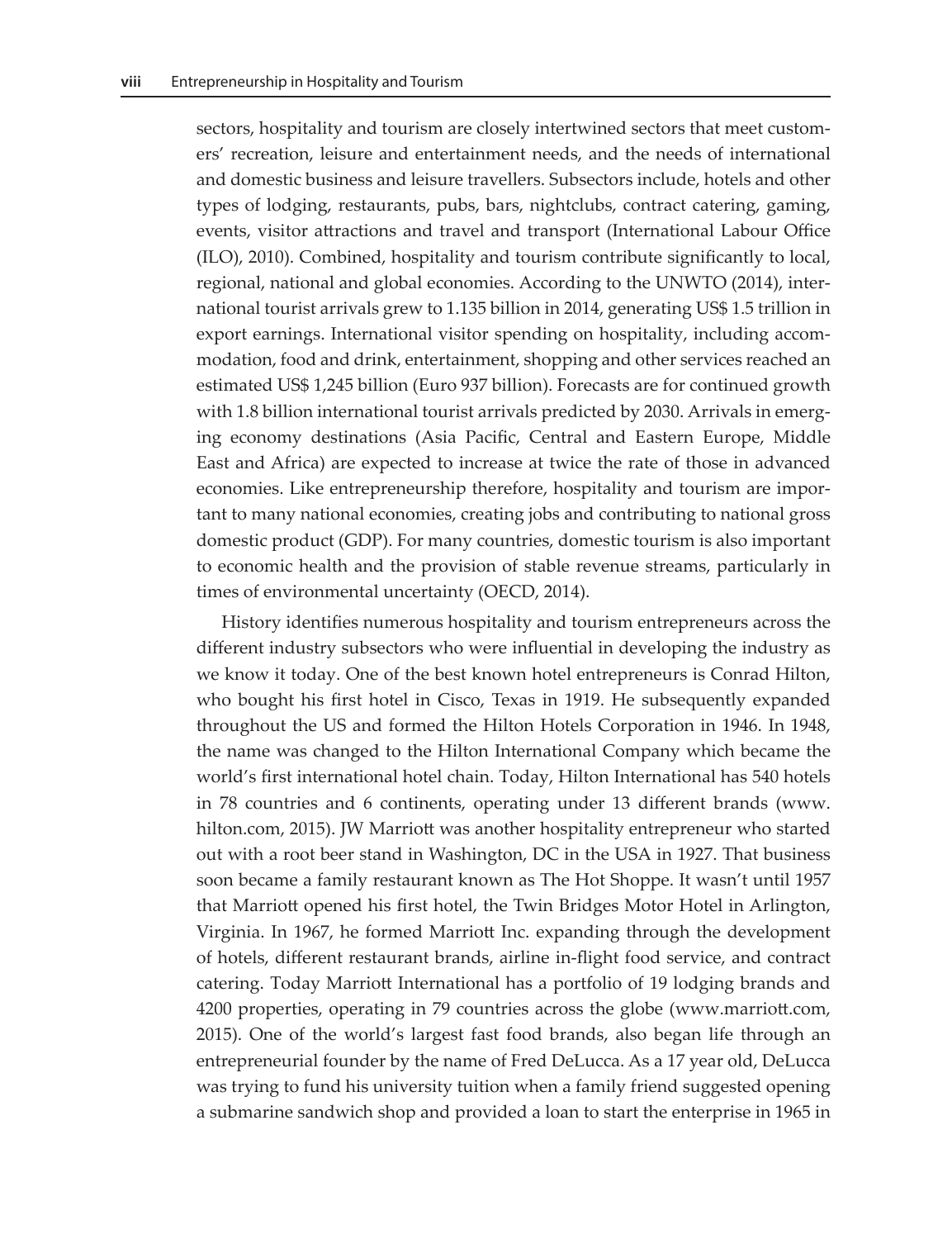Connecticut, USA. The partners grew the outlets slowly and began to franchise in 1974. Today, the Subway empire comprises over 43,000 outlets in over 110 countries ([www.subway.com](http://www.subway.com) , 2015).

One of the world's most famous visitor attractions is Disneyland. This theme park would not have been opened without the efforts of the entrepreneurial Walt Disney, best known as an animator and film maker. This entrepreneur first envisaged the idea for a theme park in the late 1940s as a place where his employees could spend time with their children ([http://thewaltdisneycompany.com/about](http://thewaltdisneycompany.com/about-disney)[disney,](http://thewaltdisneycompany.com/about-disney) 2015). With funding from the Bank of America, Disneyland, one of the world's first theme parks, opened on July 17, 1955 in California and attracted visitors from around the globe. Disney theme parks were later opened in Florida, Japan, France and Hong Kong and at the time of writing this book, a new theme park is scheduled to open in Shanghai, China. Within the travel and transport sector, Sir Freddie Laker, an English entrepreneur, was best known for founding Laker Airways in 1966, considered the original no-frills airline business model which many airlines such as Southwest Airlines and EasyJet replicate successfully today ([http://www.telegraph.co.uk/news/obituaries/1510173/Sir-Freddie-Laker.](http://www.telegraph.co.uk/news/obituaries/1510173/Sir-Freddie-Laker.html) [html](http://www.telegraph.co.uk/news/obituaries/1510173/Sir-Freddie-Laker.html) , 2015). Richard Branson is also a well-known entrepreneur within the airline sector, starting Virgin Atlantic Airways in 1984, and subsequently a number of other regional airlines. His most recent tourism entrepreneurial venture however is Virgin Galactic, a space tourism company launched in 2004 ([http://www.virg](http://www.virgingalactic.com/)[ingalactic.com/](http://www.virgingalactic.com/), 2015).

In addition to these famous hospitality and tourism entrepreneurs, there are countless individuals who represent the backbone of the industry and operate many small to medium-size enterprises (SMEs). These individuals identified opportunities which could be fulfilled through the development of a hospitality or tourism business, but did not develop their enterprise into larger international organisations such as those described above. In the UK, SMEs represent 80% of the hospitality and tourism sector (Tourism Alliance, 2010) and there are more than 250 million hospitality and tourism SMEs in Europe (ILO, 2010). While there are wide variations across countries, the ILO (2010) also reports that 80% of people employed in the hospitality and tourism sectors are within SMEs. This employment was created by the numerous hospitality and tourism entrepreneurs who identified market opportunities within these industrial sectors and pursued them.

There is no global agreement on the definition of an SME. The European Union defines an SME as an organisation with less than 250 employees, with turnover of no more than Euros 50 million and a balance sheet of no more than Euros 43 million. In the US, however SMEs are businesses with fewer than 500 employees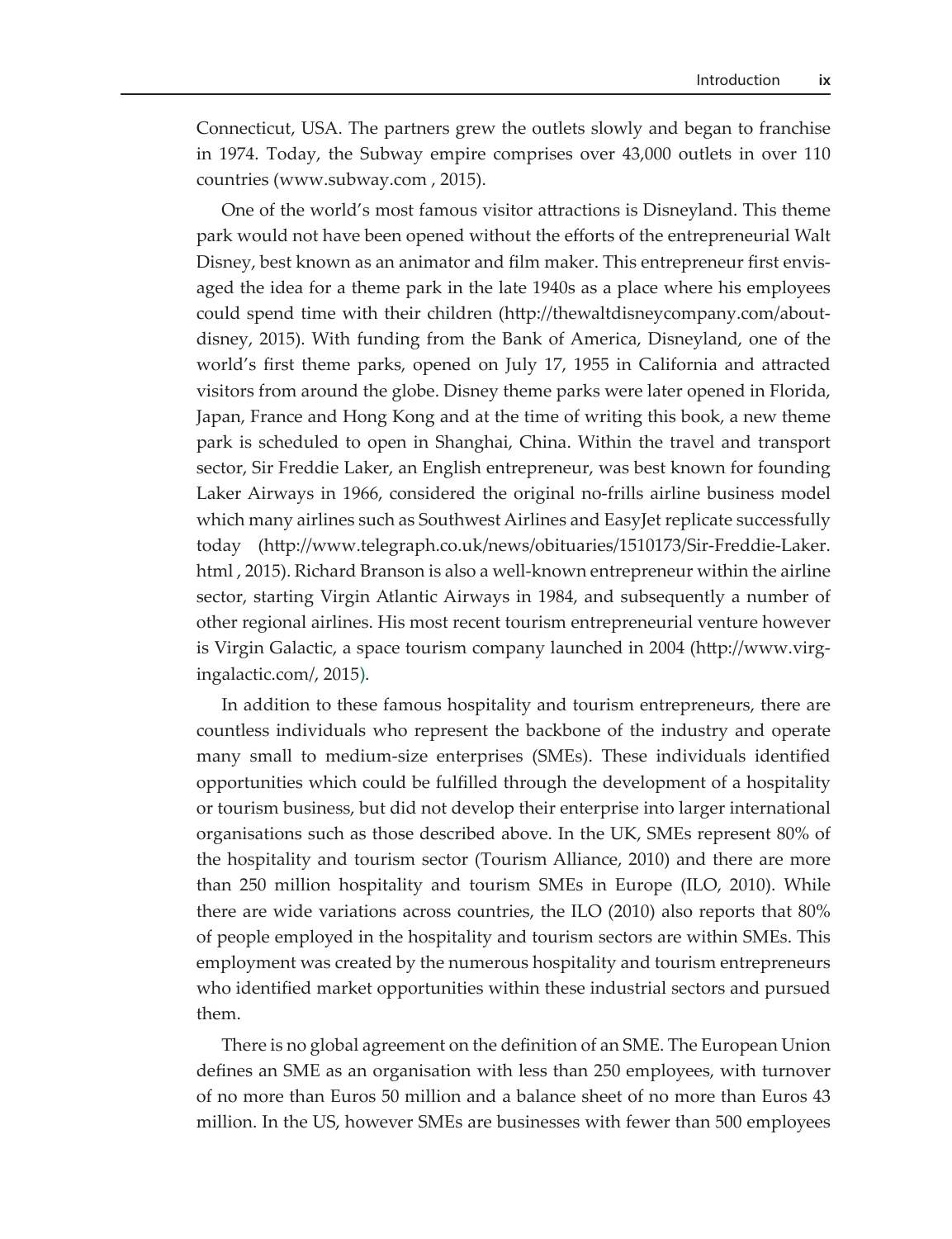and the maximum revenue varies depending on industrial sectors. While the definition changes depending on geographical location, there is general agreement that SMEs are essential for economic prosperity and job creation. However, SMEs are also noted for their failure rate. European Commission research suggests that only 50% of firms are still trading 5 years after their start up (EC, 2015). As such, SMEs are argued to reflect what Schumpeter (1934) termed as 'creative destruction'. Schumpeter argued that business failure is an inherent part of economic growth in a free market economy. As some enterprises fail, other new enterprises are started and this situation leads to competition and innovation, which in turn drives change, productivity and economic growth.

It would seem therefore that both entrepreneurs and entrepreneurship drive innovation and economic growth. In addition, entrepreneurs are extremely important in the hospitality and tourism industries, through the development of SMEs which are the backbone of the industry, or through the subsequent creation of global, multi-sector industries. This textbook therefore has been designed to develop your understanding of the different types of entrepreneurship within hospitality and tourism. It is structured around three key themes. The first section introduces you to different theoretical perspectives of entrepreneurs and entrepreneurship. The second section identifies different types of entrepreneurship that exist within these sectors today, including social, corporate, ethnic minority, franchising and social franchising. The third and final section explores the growth of entrepreneurship and some of the challenges entrepreneurs face when trying to grow their business enterprises. Each theme is introduced by an editorial which explains the relevance of the theme and provides an overview of the chapters contained within that theme. The different chapters contain case study examples of hospitality and tourism entrepreneurs and entrepreneurial enterprises from different countries to illustrate the key arguments presented. Each chapter also contains a number of questions to aid your understanding of the chapter content and its application to hospitality and tourism. We hope you enjoy reading this text.

*Maureen Brookes & Levent Altinay Oxford School of Hospitality Management Oxford Brookes University, UK*